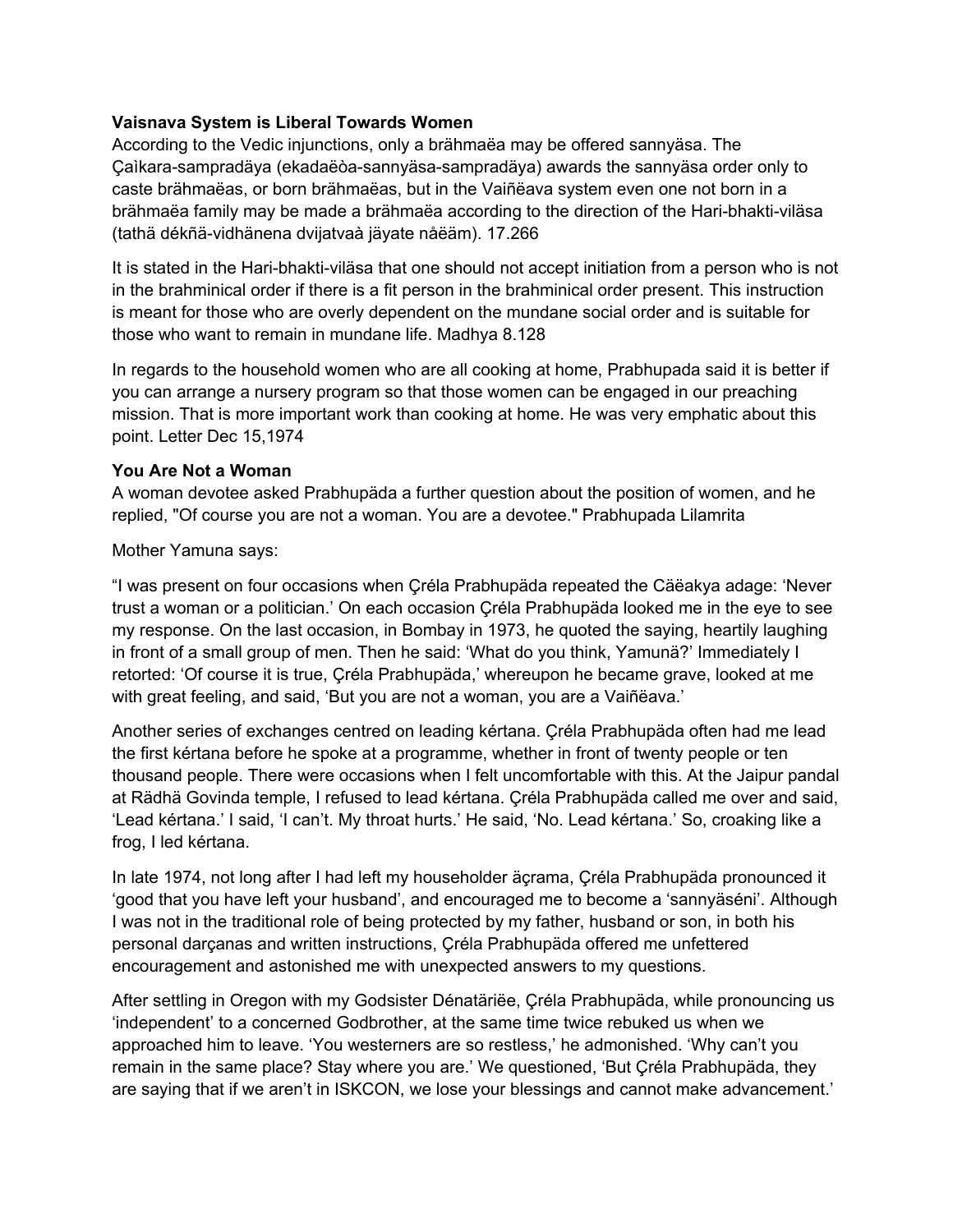Prabhupäda replied, 'ISKCON is where you are chanting the holy name—that is ISKCON.' We rejoined: 'They are saying we don't have any association here and are therefore in mäyä.' He replied: 'Association can be two or two hundred. If you are two and compatible, you can become perfect in Kåñëa consciousness. If you are 200 and are not, then no one will make advancement.'

To conclude, Çréla Prabhupäda trained me to be concerned about his movement, and at this time I am deeply concerned. Now more than ever, it is time to revive and imbibe Çréla Prabhupäda's mood with his disciples. If we neglect this, an aspect of his greatness will remain unknown to future generations."

[It is] Not that even though they become interested they keep behind. No … with equal force with men, they also promoted. So Kunti, out of her humbleness, meekness, she is presenting herself that 'We are women, striya'. But she's not ordinary woman. She's devotee. Similarly, any devotee woman is as good as Kunti.\*

Not knowing that boys and girls in countries like Europe and America mix very freely, these fools and rascals criticise the boys and girls in Kåñëa consciousness for intermingling. But these rascals should consider that one cannot suddenly change a community's social customs. However, since both boys and girls are being trained to become preachers, these girls are not ordinary girls, but are as good as their brothers who are preaching Kåñëa consciousness. Therefore, to engage both boys and girls in fully transcendental activities is a policy intended to spread the Kåñëa consciousness movement.

'Kåñëa does not make distinction—female dress or male dress ... Kåñëa gives intelligence' (Satsvarupa, 1983a:147).

When two female devotees asked Çréla Prabhupäda if they would make slower progress than the male devotees, he replied, 'Yes ... if you think of yourselves as women, how will you make any advancement? You must see yourself as spirit-soul, eternal servant of Kåñëa.' (Satsvarupa, 1983a:147)

Madhavananda Prabhu, my godbrother, told me that on a morning walk, Yasodananda Prabhu (then swami) was continually prodding Prabhupada to agree that women are the cause of material entanglement. Prabhupada didn't respond. Finally, because Yasodanadana wouldn't stop, Prabhupada said acknowledged the truth of this. When they returned to the temple, four women (who stayed back to clean) greeted Prabhupada at the door. When Prabhupada say them he said women are the cause of bondage but if you associate with these woman you will go back to godhead.

# **Some of the Things Manu Samhita Says About Women**

(The traditionalists say Prabhupada wanted us to follow the injunctions of Manu Samhita. The injunctions below are clearly against Prabhupada's instructions to us.)

5/157. Men may be lacking virtue, be sexual perverts, immoral and devoid of any good qualities, and yet women must constantly worship and serve their husbands.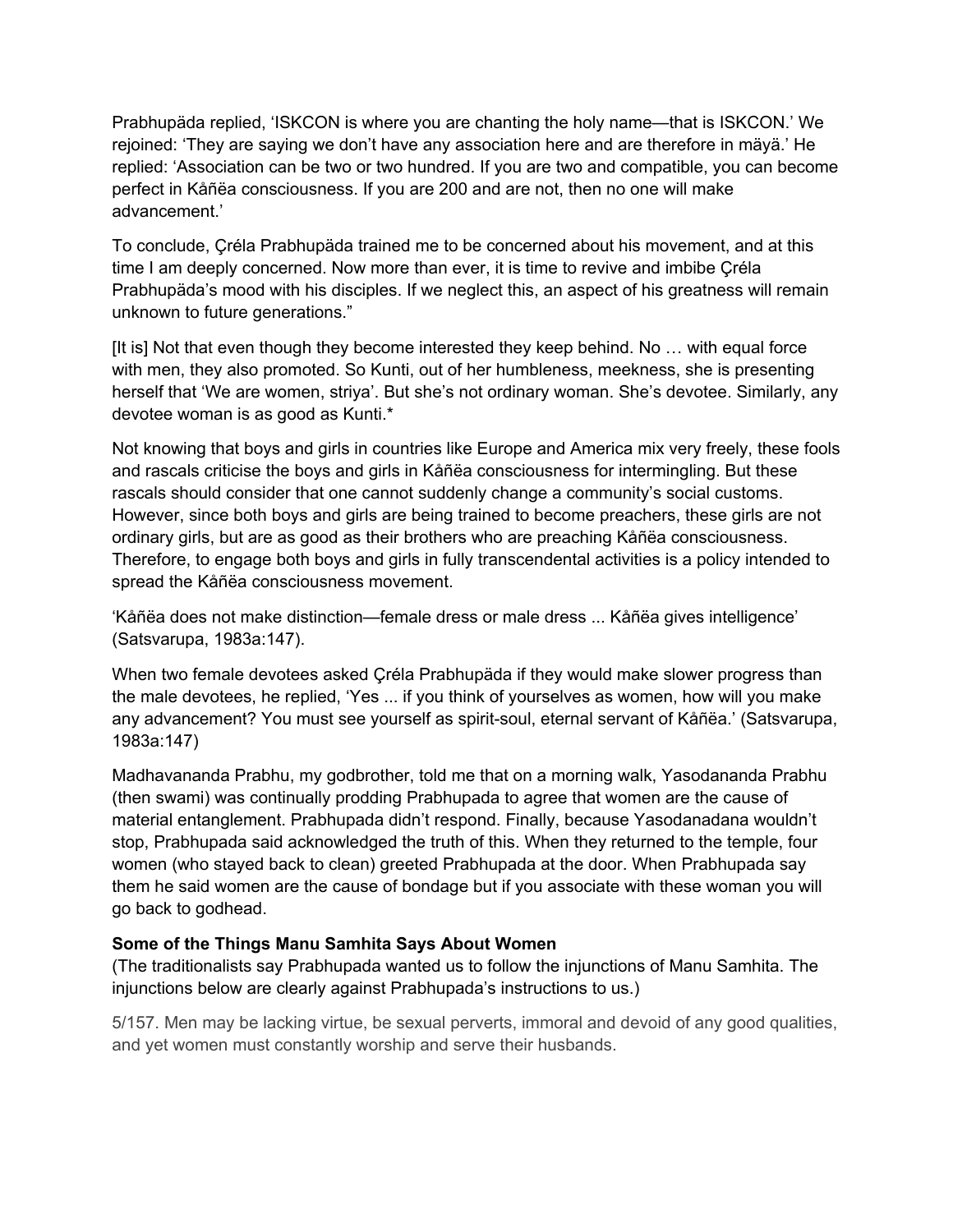Alternate translation: Though destitute of virtue, or seeking pleasure (elsewhere), or devoid of good qualities, (yet) a husband must be constantly worshipped as a god by a faithful wife.

20. "Na ast strinam……….." – 5/158. Women have no divine right to perform any religious ritual, nor make vows or observe a fast. Her only duty is to obey and please her husband and she will for that reason alone be exalted in heaven.

(Perhaps this just might explain why Suniti couldn't be a guru.)

8/370. In case a women, proud of the greatness of her excellence or her relatives, violates her duty towards her husband, the King shall arrange to have her thrown before dogs at a public place.

9/6. It is the duty of all husbands to exert total control over their wives. Even physically weak husbands must strive to control their wives.

9/18. While performing namkarm and jatkarm, Vedic mantras are not to be recited by women, because women are lacking in strength and knowledge of Vedic texts. Women are impure and represent falsehood.

((Perhaps these social norms just might explain why Suniti couldn't be a guru.)

9/77. Any women who disobey orders of her lethargic, alcoholic and diseased husband shall be deserted for three months and be deprived of her ornaments.

 $9/80$ . A barren wife may be superseded in the  $8<sup>th</sup>$ year; she whose children die may be superseded in the 10<sup>th</sup> year and she who bears only daughters may be superseded in the 11<sup>th</sup> year; but she who is quarrelsome may be superseded without delay.

Sagacious people never act upon a woman's advice for women are the cause of all domestics disputes. They are also solely responsible for instigating all felonious wars and sinful deeds. This is why saintly people refrain from even viewing the reflection of a woman. **Chanakya Neeti**

### **About Wife Beating**

(Traditionalists say if it's in the sastra, we cannot disobey it, and we cannot override sastra with pratyaksa, direct experience. Still, my direct experience is that if any man in the Western world follows the injunctions below, he will destroy his marriage to one degree or another, most likely completely.)

#### [Brihadaranyaka](http://www.upanishads.kenjaques.org.uk/Brihadaranyaka_Upanishad_Chapter_Six.html) Upanishad 6.4.7

If she does not willingly yield her body to him, he should buy her with presents. **If she is still unyielding, he should strike her with a stick or with his hand and overcome her**, repeating the following mantra: "With power and glory I take away your glory." Thus she becomes discredited.

#### Garuda Purana [1.109.31](http://veda.harekrsna.cz/encyclopedia/garuda-purana.htm)

Wicked persons, artisans, slaves, defiled ones, drums and **women are softened by being beaten**; they do not deserve gentle handling."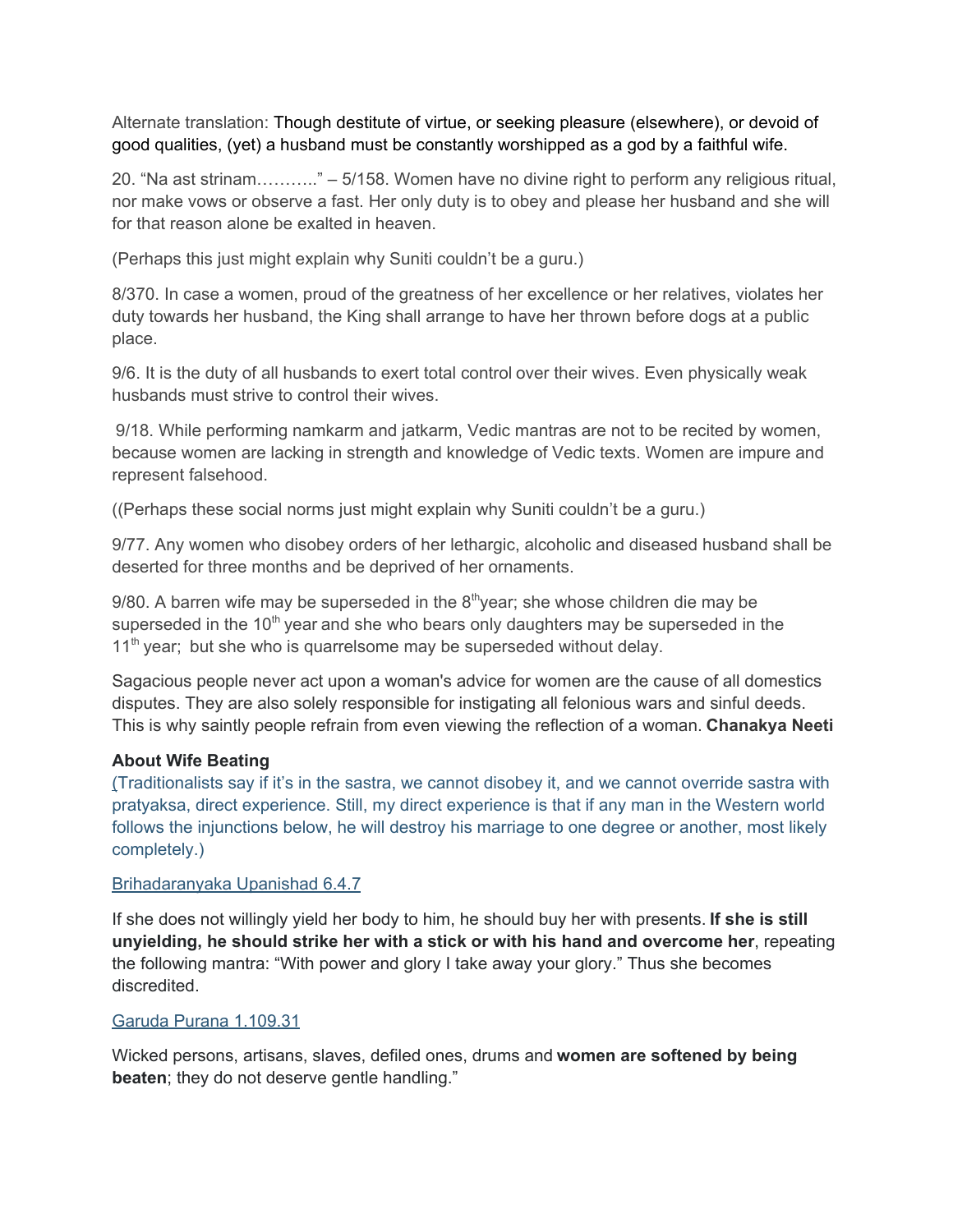Prabhupäda sometimes quoted the poet Tulasé däsa about four things that can be beaten. One can beat a drum, or a dog, or a woman, or a çüdra. One time when Prabhupäda mentioned this, he laughed and turned to his disciple Nara-Näräyaëa. "Nara-Näräyaëa understands this principle very well," said Prabhupäda, and the other devotees also laughed. But then Prabhupäda turned seriously to Nara-Näräyaëa and said, "But don't do it. These are not ordinary women. These are devotees."

(If I were to say that this definitely proves sastra supports wife beating and that this is what Prabhupada wants, I would be amiss. Last week one devotee told me that one traditionalist told him to beat his wife. This alarming thing also is that this devotee is a supporter and friend of the group we are debating with.)

## **About Syama devi, the Gujarati Female Guru that Prabhupada Liked**

69-05 "When Mataji Syama devi came to see me in Los Angeles she was very respectful to me, every time she was touching my feet and offering obeisances. She was also very serious of having my cooperation in spreading the Krsna consciousness movement." (SPL to Mukunda, 22nd May, 1969)

She offered to help the London devotees and Prabhupada encouraged Syamasundara Prabhu to see if they could work together. She had disciples and had initially visited Prabhupada in Los Angeles. Prabhupada with her disciples. He did not mention she was not a bonafide guru, that we shouldn't work with her because she is not a liberated soul but has taken disciples, etc.

It was known to all she had disciples. Guru das relates: "Prasadam?" she asked. They brought simple rice, dahl, chapatis, and vegetables. The brahmachari, Gopal, *her disciple*, spoke a little English, and asked if I wanted to stay with them. "Yes, that would be nice."

# **Men and Women Equal in Preaching**

Who can become guru? Anyone who knows the science of Kåñëa, he can become guru. That is the injunction. Yei... It doesn't matter. Kibä vipra kibä çüdra, nyäsé kene naya. He may be a brähmaëa, he may be a çüdra, he may be a sannyäsé, he may be a gåhastha. It doesn't matter. He may be European, he may be American, he may be Indian. It doesn't matter. If he knows the science, yei kåñëa-tattva-vettä sei guru haya [Cc. Madhya 8.128].

So it is not limited under certain country, certain atmosphere or certain population. Kåñëa consciousness is open for everyone. So therefore our request is that these Europeans and Americans who have taken to Kåñëa consciousness just become perfect in the understanding of this science and become guru and deliver the whole world. SB December 17, 1973

"Don't hesitate. Why you are hesitating because you are a gåhastha or you are in politics or you are a..., born a çüdra family? Why you are...? I am learning from you." This is Caitanya Mahäprabhu's preaching. He did not think anyone negligible. Anyone who is qualified with Kåñëa consciousness, he can become guru. It doesn't matter where he is born, what is his family and identification. It doesn't matter. He must know the science. It is very practical. Just like when you go to consult an engineer or a medical man or some lawyer, you do not ask him whether he's a brähmaëa or a çüdra. If he's qualified, if he can help you in the particular subject matter, you consult with him, you take his help. That is practical. So similarly, in the spiritual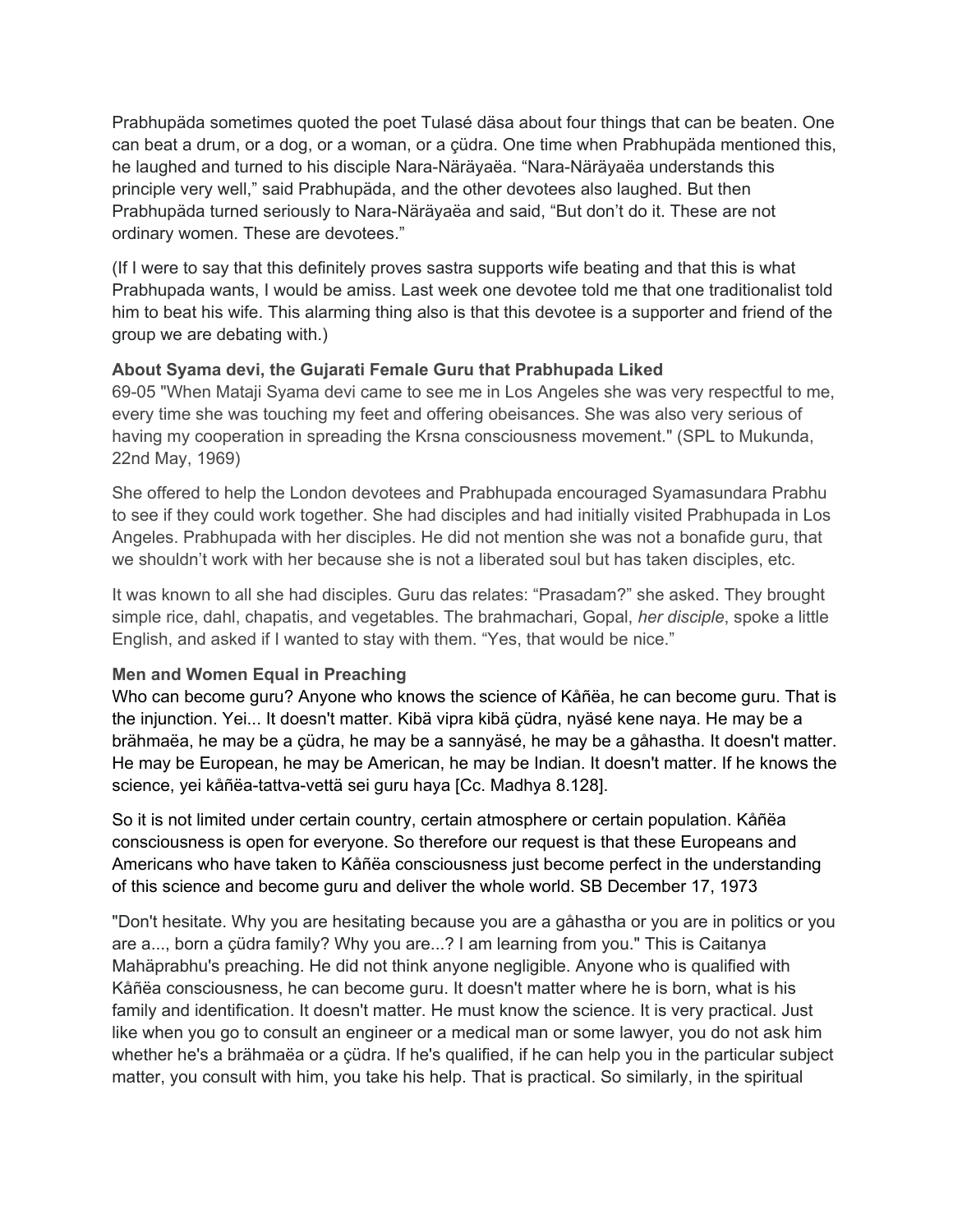matter it doesn't matter what he is. If he knows Kåñëa, then he can become guru. It doesn't matter. November 7, 1974

Prabhupada continues, Or tära' ei deça. "You become a guru on My order, and you deliver your country or other countries." "So I have no so qualification, I have no education. How I can become guru?" Now, Caitanya Mahäprabhu says, ämära äjïäya: "By My order." "Then what is Your order, Sir?" "Now, My order is yäre dekha täre kaha kåñëa-upadeça [Cc. Madhya 7.128]. This is My order. You simply explain what Kåñëa has said or what has been said about Kåñëa." That is kåñëa-upadeça. Kåñëa-upadeça means what Kåñëa is instructing.

"How I can become guru?" So Caitanya Mahäprabhu says that "It is not very difficult." Yäre dekha täre kaha kåñëa-upadeça [Cc. Madhya 7.128]. Bäs. You become guru. You simply speak whatever Kåñëa speaks. Then you become guru." November 13, 1974

(Why didn't Prabhuapda tell us here that this only refers to his male disciples, if indeed this is what he intended?)

On a morning walk, when Prabhupada got in the car to go back to the temple, the devotees said "All glories to Srila Prabhupada." Prabhupada replied, "I will become glorious when all my disciples become gurus."

(He could have said when all my male disciples become gurus or when all my male disciples and female siddhas become gurus.)

So we should follow this instruction of Caitanya Mahäprabhu, yäre dekha, täre kaha 'kåñëa'-upadeça. So you, *every one of you*, can become guru. You may say that "I am not interested to become a guru," but Caitanya Mahäprabhu says that if you are not interested, that is not very good. You should be interested. You must be guru. That is success of your life. You can speak the instruction of Kåñëa, even to your family. That also guru. You are actually guru. The father or the head of the family is guru to the children, to the wife. In India still, the wife addresses the husband as pati-guru. And father is guru. That is natural. So why don't you become real guru to your wife, to your children, and instruct Bhagavad-gétä as it is? This is our mission. You sit down in the evening, chant Hare Kåñëa mantra and teach little instruction from the Bhagavad-gétä. See how the life changes. Is that very difficult task? Boliye? March 13, 1975 **Tehran** 

(I know for sure there were at least two woman in the audience (Nandarani and Manjari), so everyone one of you includes women. He could have said, "everyone one of you, but women need further qualifications.)

One who is not Kåñëa's representative, he cannot become guru. Guru does not mean any nonsense can become guru. No. Only tat-puruña. Tat-puruña means a person who has accepted the Supreme Personality of Godhead as everything. Tat-puruña-niñevayä. That means Vaiñëava, pure devotee. June 29, 1975

(Here we see the qualification is to be a pure devotee.)

A guru can become guru when he's ordered by his guru. That's all. Otherwise nobody can become guru. October 28, 1975.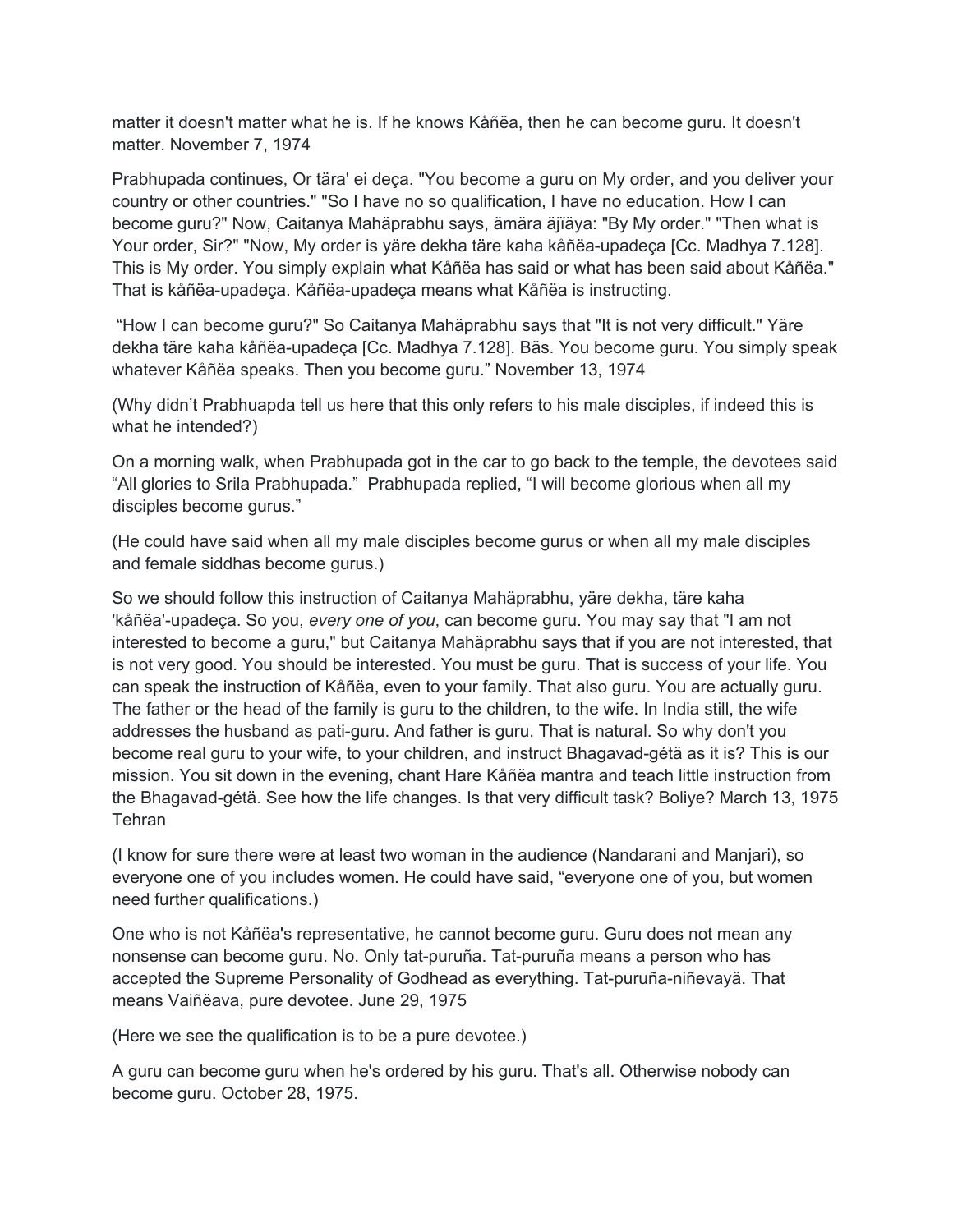"I want all my sons and daughters…" The order was clear. The order was given.)

"Generally, the siksa guru becomes the initiating spiritual master." CC

(This is natural. To say a woman can be siksa but not diksa until she is seeing Krsna face to face is like saying she can get married but she can't have children.)

"*Everyone* can become guru if he simply repeats what Kåñëa has said, that's all." August 10, 1976

### **Seeing Krsna at Bhava**

When the devotion of the neophyte reaches the stage of bhäva-bhakti the pure eye of that devotee is tinged with the salve of love by the grace of Kåñëa, which enables him to see Kåñëa face to face.

(If this is the qualification, we have thus conveniently eliminated 99.9 percent of the women in Iskcon, now and forever, from becoming gurus. Well, maybe we eliminated 100 percent because we can trust women and they have to tell us they are seeing Krsna!)

## **Modern Times Versus Vedic Times**

Although Srila Prabhupada said one thing about the Vedic times of Dhruva, he said something quite different in his time, something that supports the idea that there is no prohibition in Mahaprabhu's movement for women becoming diksa-gurus.

### **Tripurari Swami's Contributions to This Discussion (from his website)**

Therein, Sri Jiva says that a lower-class person in consideration of birth who becomes spiritually qualified as a devotee is eligible to perform Vedic rites, but just as a brahmana boy is eligible but must wait to do so until receiving his sacred thread, similarly the devotee from a lower class family while eligible do to his engagement in bhakti must wait until his next birth to perform brahminical duties. This, of course, does not include arcana (Deity worship), which is a limb of bhakti. However, Visvanatha Cakravarti many years later wrote the opposite when commenting on the same section. He emphasized that the slightest touch with bhakti immediately qualifies one for the performance of Vedic rites or any other religious duty. In doing so, he demonstrated that Sri Jiva Goswami's commentary was written in consideration of the socioreligious norms of his time. The sampradaya was just beginning to be established in the religious society, which was predominated by Advaitin smarta brahmanas.

Can we not consider the socioreligious norms of our times when discussing and implementing our doctrine? The historical record says yes. We must extract the essence and apply it dynamically. This is the business of a guru.

The first half of the verse that Srila Prabhupada quotes twice in the excerpt above is kiba vipra kiba nyasi sudra kene naya, which means one's social or religious standing in society has no bearing on one's capacity to serve as guru. The only qualification is ei krishna tattva vetti, one must know the tattva of Krishna. Pujapada Sridhara Deva Goswami, predicting that the question of women accepting the role of acarya in our movement would someday arise, cited the examples of Jahnava-devi and Gangamata Goswamini and said that whoever was qualified should be accepted as acarya.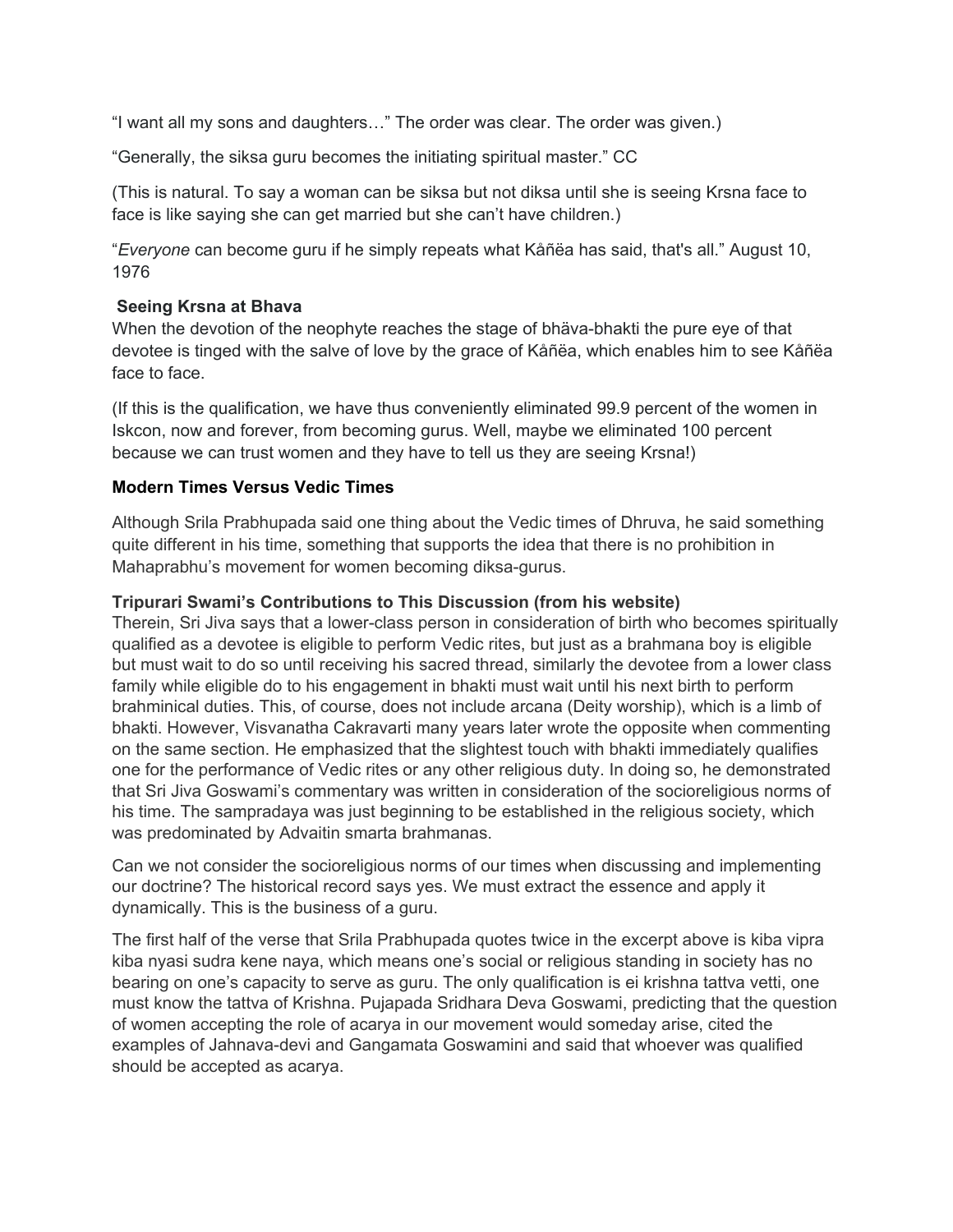One should be careful not to interpret this verse from Caitanya-caritamrta to say that it refers only to siksa-gurus in an effort to discourage women from serving as diksa-gurus. This is the argument that some caste Goswamis use to say that sannyasis can only be siksa-gurus, not diksa-gurus. Caste, asrama, gender, and other material considerations are transcended by knowing the science of Krishna. Thus Mahaprabhu, through the pen of Krishnadasa Kaviraja, tells us that anyone who knows that science in a substantial sense can become guru.

Furthermore in another conversation, Prabhupada stresses the same point:

"If a woman is perfect in Krishna consciousness … Just like Jahnava devi, Lord Nityananda's wife, she was acarya. She was acarya. She was controlling the whole Vaisnava community…. It is not that woman cannot be acarya." (Conversation 6/29/72)

Here Prabhupada says that a Krishna-conscious woman can be an acarya and that Jahnava devi was an acarya who was in charge of the whole Vaisnava community. Although she was recognized substantially as leader of that community, she may have at times deferred to male devotees in ceremonial matters in consideration of social norms. However, the same social norms no longer exist. What applied in those times as well as today is yei krishna tattva vetti, one who knows the tattva of Krishna consciousness is guru. Anyone, man or woman, who knows and lives the tattva of Krishna consciousness can become acarya and give diksa and siksa.

The guru is the most chaste person in society. He is chaste to Krishna. What better chastity is there? We need examples like this. Sri Guru transcends male and female qualities, and thus the principle of guru—guru tattva—can appear in one who possesses either male or female qualities. Because one is familiar with male gurus and has erroneously identified their male qualities with the principle of guru, one may think that women cannot be guru, but I do not agree.

Krishna may be the guru of the whole world, but his guru is Radha, radhikara prema guru ami

"Unfortunately, the *varnashrama dharma* system has been lost.… Although we may try to revive the perfect *varnashrama* system, it is not possible in this age." [9](https://swamitripurari.com/2012/12/varnashrama-bhakti-and-vaisnavi-gurus/#footnote_8_16399) And Sri Krishna's statement, of course, applies to a *varnashrama* society that does not exist today. Thus for the most part we are left with hearing and chanting about Krishna, with moral support derived from *sadhu sanga,* increasing taste for *bhakti*, and the rejection of all that is unfavorable to the culture of *bhakti*.

But can one not perform *dharma, artha,* and *kama* as service to Krishna and in this way mix *varnashrama* and *bhakti*? Not quite. Sri Krishna tells Uddhava, a person with natural faith should constantly hear topics about me, should sing and remember me which purifies the world, and enact my exploits and birth. He should perform *dharma, kama,* and *artha* as service to me. Having taken shelter of me, he will attain permanent *bhakti* to me, whose form is permanent." Sri Vishvanatha Chakravarti comments on these two important verse thus:

"For serving me, one should perform *dharma*—giving cloth and food to *brahmanas* and Vaishnavas on my birthday or on days for worshipping *guru,* who is also my *svarupa.* One should perform *kama,* acts for oneself, in the form of obtaining *prasadam,* garlands, sandalwood, betel nut, and cloth from the assembly of Vaishnavas. One should perform *artha*, collecting items for service to Vishnu and the devotees." Such *dharma, artha,* and *kama* is nothing but *bhakti* herself, not *varnashrama dharma*. [10](https://swamitripurari.com/2012/12/varnashrama-bhakti-and-vaisnavi-gurus/#footnote_9_16399) Choosing to refer to this approach as daiva varnashrama for the sake of preaching is not objectionable.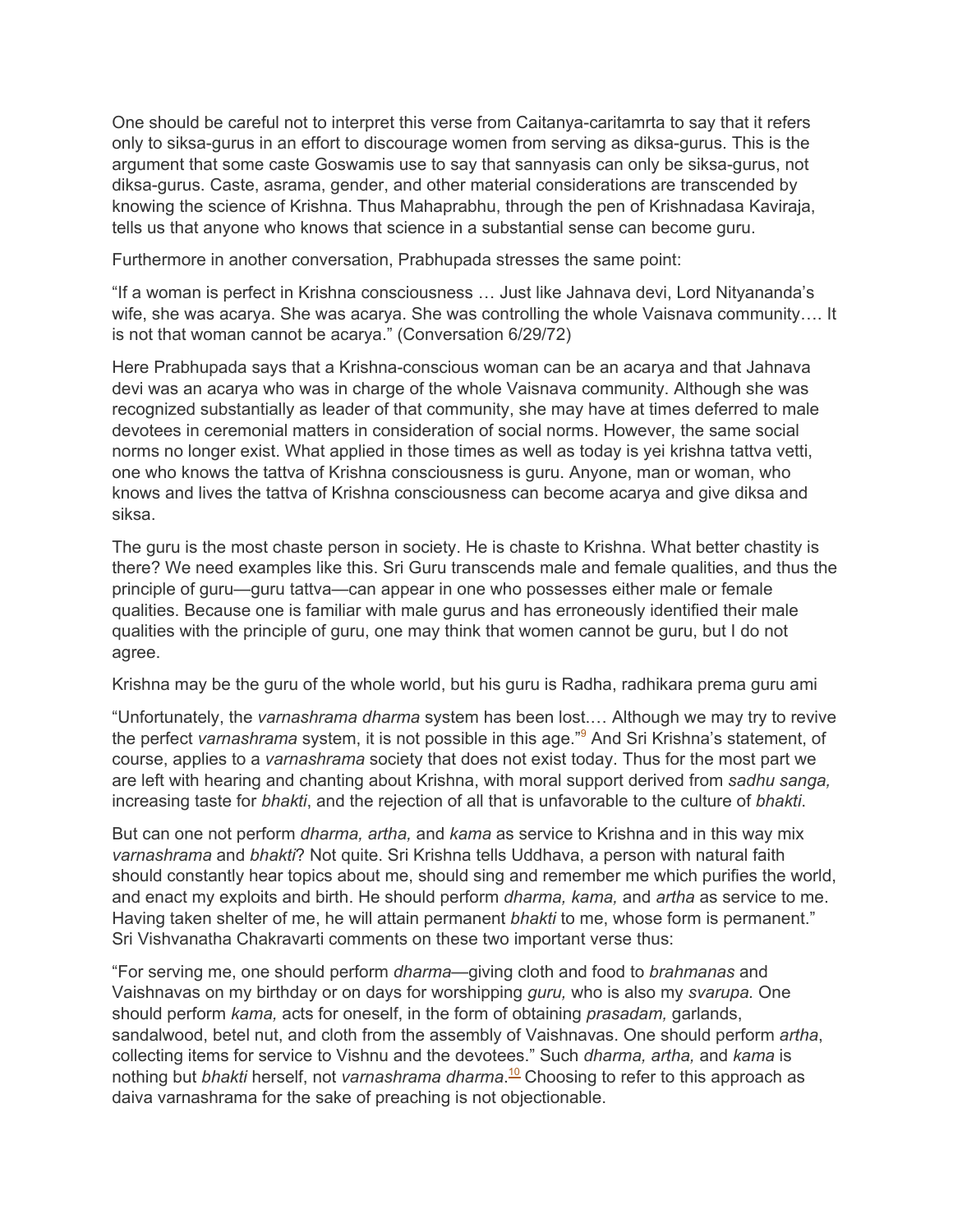#### **Vedic Versus Modern**

"Actually, there is no… brahmacarini is not allowed in the sastra. Where is the question of brahmacarini? Because according to Vedic system, as soon as a girl is fourteen years old or sixteen years old, she is at once married. According to Vedic system, no girl should be allowed remaining unmarried. So there is no question of brahmacarini. Every girl is supposed to be married. That is the Vedic system."

Yet in spite of quotes like this he established a brahmacarini asrama! He also said the following in this regard:

"So at the present moment we cannot strictly follow [the Vedic culture]; neither we are strictly following; neither it is possible to strictly follow. As far as possible, that's all. Our conception of brahmacarini is in the Krishna society, because especially in India there is no brahmacarini. But here, in your country, the boys and girls mix very freely, but just to restrict such free mixing, we think that the unmarried girls should remain separately. That is the contemplation. Actually, in the Vedic system there is no brahmacarini system."

In the above quote Srila Prabhupada speaks of establishing a brahmacarini asrama in his society in spite of the fact that it is not Vedic to do so. He said the following about this non-Vedic asrama:

"I am so pleased that you are guiding your God-sisters in N.Y. so nicely. But some of your God-sisters in San Francisco want you for 2 months. I have asked them to write you directly and if you can spare yourself for that time to organize a brahmacarini asrama in S.F., please think it over. I have seen the article put in Boston newspaper about your activities there, and I am so glad to see your picture, just a brahmacarini. The picture was very attractive for me, and I pray Krishna that you may make further progress in Krishna consciousness so your spiritual beauty may come out more and more."

"If you can organize a brahmacarini asrama, it will be very nice idea."

The example of Srila Prabhupada's ISKCON is noteworthy: in today's ISKCON the position of the GBC is arguably higher than sannyasa. Although women were not members of the GBC during the personal presence of Srila Prabhupada, the wise leaders of today's ISKCON have appointed women members of the GBC. Who is protecting them? Perhaps the best protection for women in today's society is education, by which they will be aided in seeing through the pretense of concern for their well-being on the part of male chauvinists who disguise their sexism in quasi-spiritual packaging. Such chauvinists hardly represent Srila Prabhupada and sorely lack his dynamic spiritual vision.

### **Women's Position Under Prabhupada (T. Swami)**

I have often heard criticisms of him from members of other Gaudiya missions for his liberal policy with regard to women. For example, he engaged women in ways that others, even his own guru, had not permitted. Bhaktisiddhanta Saraswati Thakura did not allow women to live in the monastery, to chant and dance together in the same room with men, to cook for the temple deity, or to engage directly in the seva puja of the temple deity.

Prabhupada allowed women to do all of these things and in many instances gave women the position of head priest in charge of the deity's daily service. He also allowed women to travel with him as his personal cook at times. Prabhupada's disciples take these things for granted, as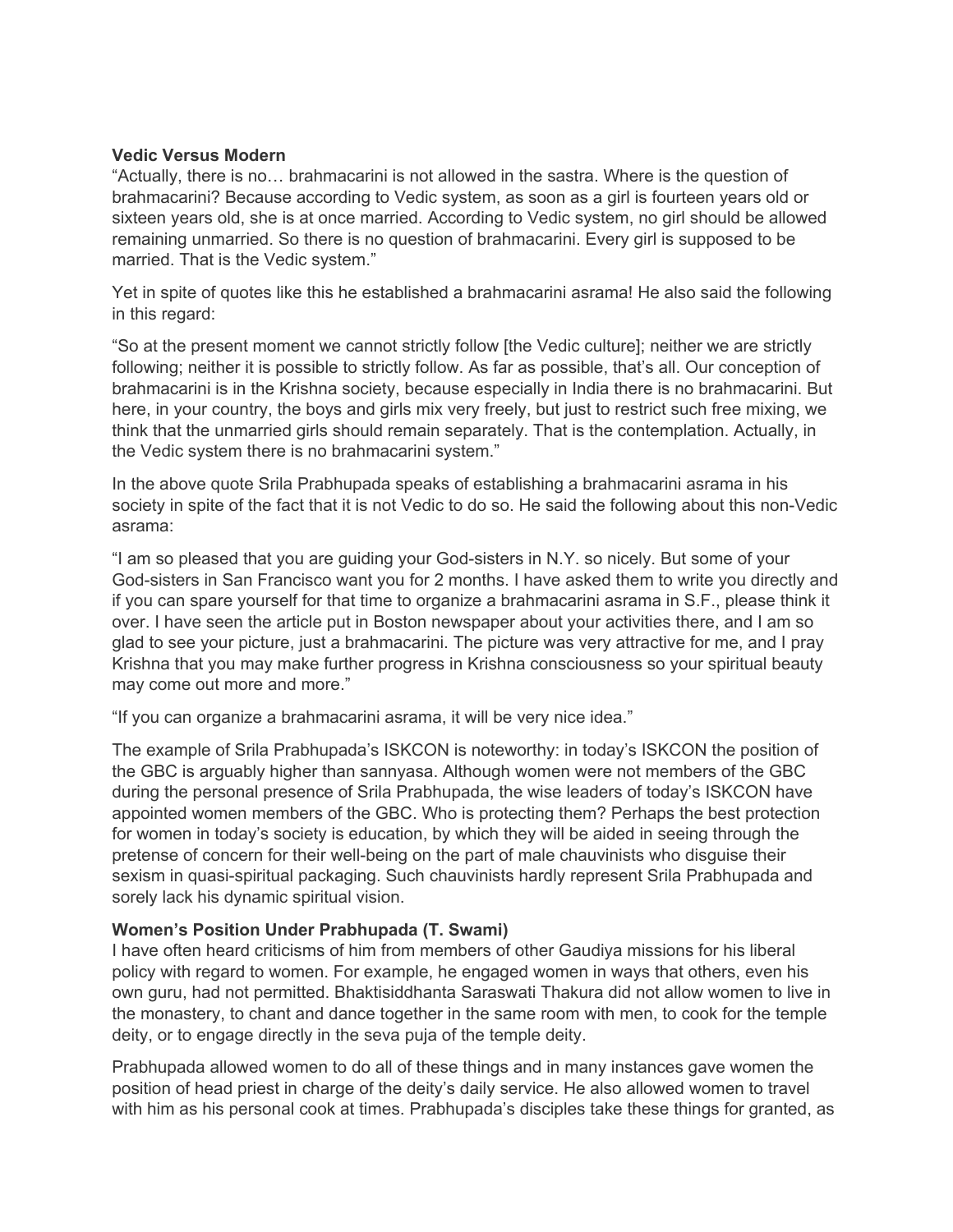if they were the norm, but others from outside of Prabhupada's mission often consider these policies to be deviations.

Though Srila Prabhupada more readily identified with social standards of times gone by, some of which fit better with the words of Manusmriti, in practice he embraced whatever in his judgment was helpful for performing and disseminating Krishna bhakti, some of which did not conform to the injunctions of the dharma-sastras. That some of Manusmriti's centuries-old injunctions do not resonate with people living in our times is to be expected. For that matter, no Hindus today adhere to the text more than in some small part, and most scholars believe that the laws of Manu were never universally enforced anywhere in India.

Prabhupäda: No. They are not... So our point is, we are not going to bring back the old type of Hindu society. It is not that. Our...

Prof. Kotovsky: It is impossible.

Prabhupäda: It is impossible. Our idea is that best ideas from the original idea. Just like in the Bhägavata there is a description of communistic idea, and it is being described to Mahäräja Yudhisthira. So if there is something good, good experience, why it should not be adopted? That is our point of view. Jan 22, 1971

### **Women in Iskcon From Professor Kim Knott**

The issue of women in this well-known Western Vaisnava movement has been troublesome for many years, both within its own boundaries and in the depictions of those outside it. For large numbers of devotees, predominately women but some men, it has been a deeply painful matter, and has been perhaps second only to the issue of the status and role of the guru in threatening the future of the movement.

Needless to say, these complex levels of interpretation have led to many misunderstandings among both commentators and devotees. Devotees continue to strive for clarification of Prabhupäda's own view on the relationship between varnasrama-dharma and bhagavat-dharma. My view is that the ambiguities of this relationship are not possible to resolve in a movement which accepts both scripture and guru as fundamentally authoritative. Ancient texts speak of philosophical ideals and social principles which were worked out for distant places and times; living teachers have to interpret these in the light of contemporary circumstances while not losing the impetus for real spiritual revolution. The need to balance a commitment to ideals and the wisdom of a spiritual tradition situated in real time and place inevitably elicits mixed messages: those spoken out of an appreciation of ideals and those framed in the experience of the hard realities. It is commendable that in the face of this tension the founder of the Hare Kåñëa movement made a philosophy and practice available to women that had once been largely closed to them, allowing them effective material equality with men and the opportunity to serve in the same ways despite his own cultural background and the ideal prescriptions of his tradition. He acted in accordance with the spirit of bhagavat-dharma, in the manner of Caitanya and in the specific context of Kali-yuga as it manifested itself in the West. What happened in ISKCON subsequent to the initial positive opportunities for women is a matter to which I will return later.

### **A Transcendental Diary by Hari Sauri Prabhu November 1975 to April 1976**

Prabhupäda surprised me when I entered his room at about 11 a.m. this morning to prepare for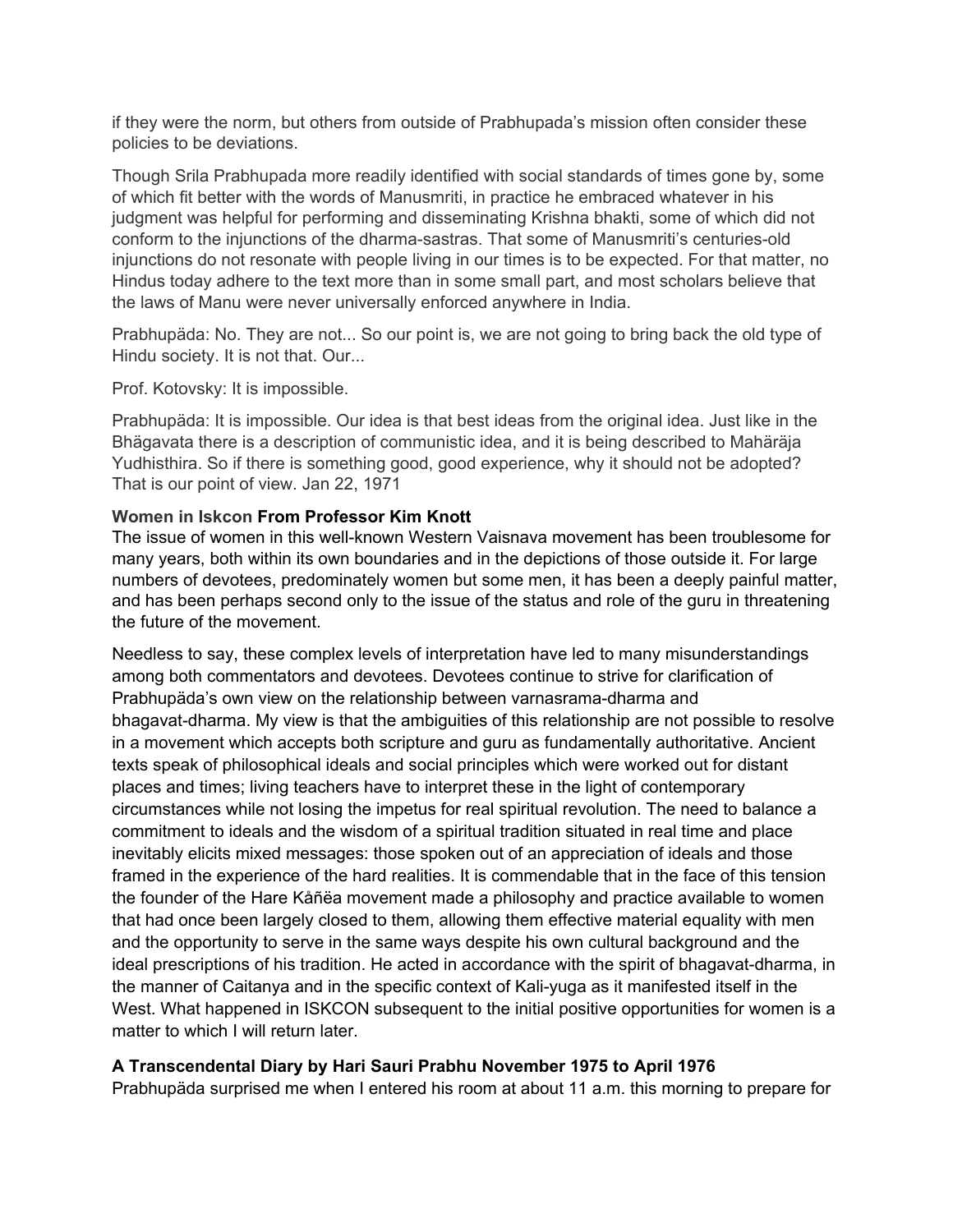his massage. For almost half an hour he preached to me, explaining that he wants all his disciples to become gurus. Each of us is to make thousands of disciples just as he has and in this way spread Kåñëa consciousness all over the world.

He didn't seem to be speaking in general terms either, but directly to me. He seemed very enlivened at the prospect of spreading Kåñëa consciousness in this way.

In the evening, when the GBC men filed into his room to make their report about their day's meeting, he brought up the same topic, before discussing their resolutions. He asked me to explain to everyone what he had said earlier. But when I hesitated, he did it himself, repeating in brief this principle of becoming guru.

He told them that just as he had made thousands of disciples, he wants each one of them to make ten thousand each. He encouraged them to become increasingly more qualified and rise to the position of being spiritual masters. He stressed that this can be done only if they maintain spiritual strength by strictly following the four regulative principles and chanting the prescribed number of rounds.

It is all dependant on enthusiasm, he told us. At seventy years he had left Våndävana with no money or men, nor any facility. He had done everything simply on this principle of enthusiasm.

*Transcendental Diary Continued - Regarding Becoming Guru* After they had gone, I questioned Çréla Prabhupäda again on the criticism that Siddha Svarüpa's men are more attached to him than to Prabhupäda.

Prabhupäda shrugged it off, saying it is all right, it is not harmful. He said that each of us has to become a guru and accept many disciples. But as a matter of etiquette, one should wait until his own spiritual master has departed before doing so.

After lunch, I questioned him further. He told me that having a following is not such a serious offense. But if someone thinks that he is qualified and accepts disciples in the presence of his own spiritual master, that in itself would be his disqualification.

Replying to my question whether one has to be a pure devotee to make disciples, he said that one has to be strictly following the principles. That is the requirement. Then he can be considered to be on a pure platform.

### **From Radha Dasi**

First, Çréla Prabhupäda indicates that the test of whether a woman's participation role is appropriate is not whether it is Vedic\* but whether it helps to spread Kåñëa consciousness. If we truly thought in terms of what is effective for spreading Kåñëa consciousness, many of the controversies between men and women would disappear.

The second point is one I previously discussed in section two of this paper, that Çréla Prabhupäda has created an analytical exception to the statements that women are less intelligent or untrustworthy.\* Women engaged in transcendental activities, that is women who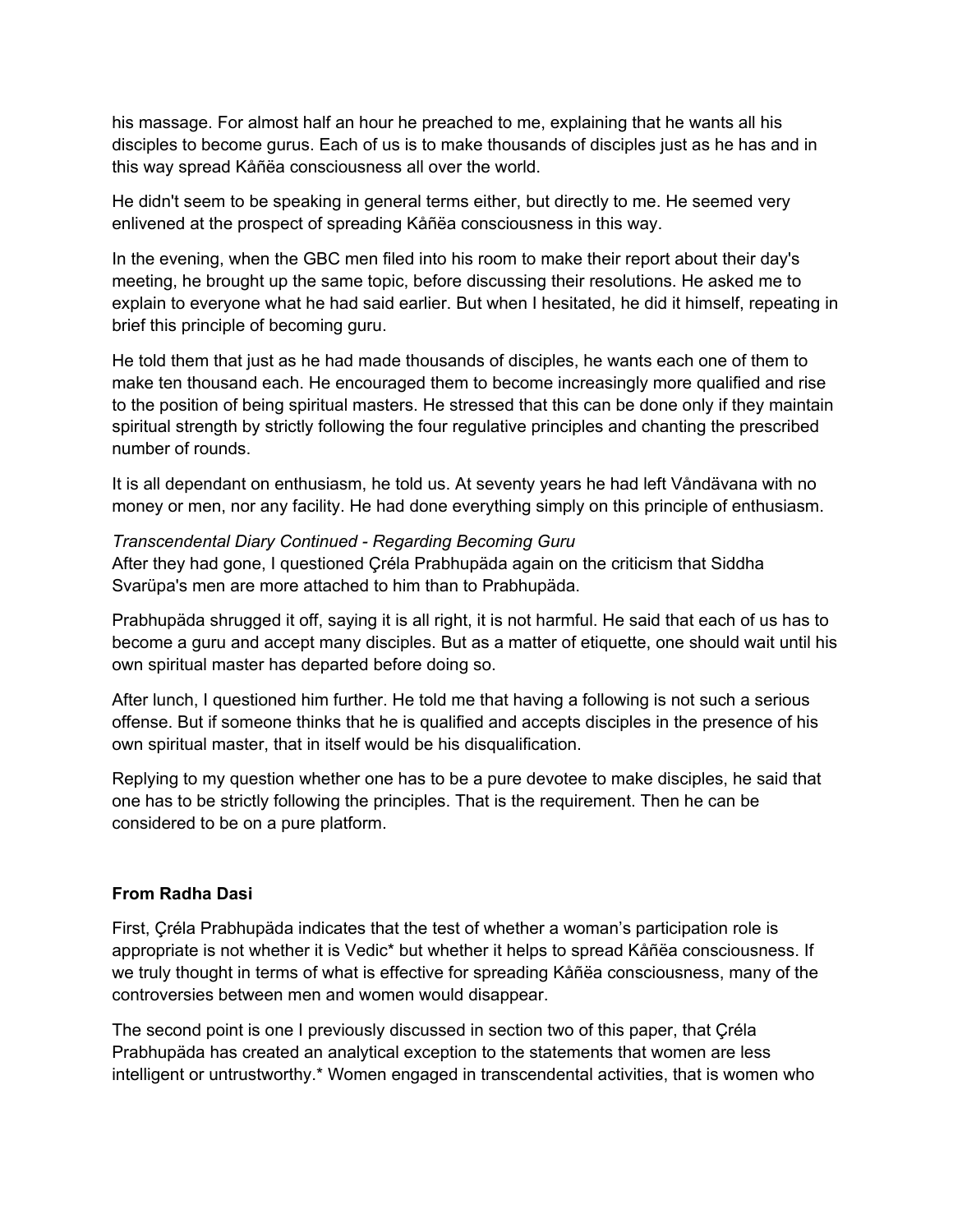are devotees, are, according to Çréla Prabhupäda, just as intelligent as men engaged in devotional activities.

We can now examine the presumptions that are prevalent in ISKCON against the standard Çréla Prabhupäda has articulated. My perception, and others may disagree, is that we have a presumption against women's participation in ISKCON. That presumption does not mean that women do not participate in our movement. However, we begin by presuming that women should not participate, and then place the burden on women or their supporters to show why women should be included. This presumption needs to be reversed if we are to give women equal encouragement to develop in their spiritual lives and serve Çréla Prabhupäda's mission to the best of their abilities. We should have a presumption of equal participation for both genders. The burden then should be on those who argue that the role of women should be circumscribed, for reasons of etiquette or social custom, to articulate why and how such restriction relates to our goal of spreading Kåñëa consciousness.

When we examine our treatment of women in a logically rigorous manner, many of our practices appear unreasonable. For instance, we often speak of 'protecting' women whenever we are accused of gender discrimination. Disparate practices are held to be necessary and even beneficial to women on the grounds that women need special forms of protection.\* However, this justification for discriminatory practices is incomplete. Those who would use it must define what it is that women are being protected from. Current ISKCON practice supports best the argument that women are being protected from participating. Moreover, we must also decide what the form of that protection should be. For instance, American law requires that restrictions that limit rights must relate to an important governmental purpose and be as narrowly defined as possible. ISKCON could use similar principles in its treatment of women, requiring that restrictions on their participation be related to the goal of spreading Kåñëa consciousness and that these limits be as narrow as possible.

We must first ask what Çréla Prabhupäda intended ISKCON to protect women from. For this, we can consult his writings on the subject. The most obvious context in which Çréla Prabhupäda discussed protection occurs in the first chapter of the Bhagavad-gita. Arjuna tells Kåñëa that when irreligion is prominent, women are prone to degradation. Arjuna informs Kåñëa that such women may bear unwanted children to the detriment of society. In his purport to this verse, Çréla Prabhupäda says that women are prone to being misled by irresponsible men and that the cause of their fall down is mixing too freely with men.\* If that is the kind of protection we are discussing, then I do not understand how the dearth of women on the Governing Body Commission (GBC)\* or discouraging women from accepting management positions in our movement protects us from sexual exploitation. Such an argument requires a belief that the men we would be working with under such circumstances are irresponsible men. The rules ISKCON uses in this context do not appear rationally related to the purposes Çréla Prabhupäda has described for us.

The next question is what form should this protection take? In ISKCON, we have an unspoken assumption that protection means restriction. We protect women by telling them 'you can't' and taken to its extreme form this instruction becomes, 'you can't leave the house.'\* Even in slightly less restrictive contexts that permit women to attend worship at ISKCON temples, making flower garlands for the deities is sometimes seen as the most suitable service for a woman. There is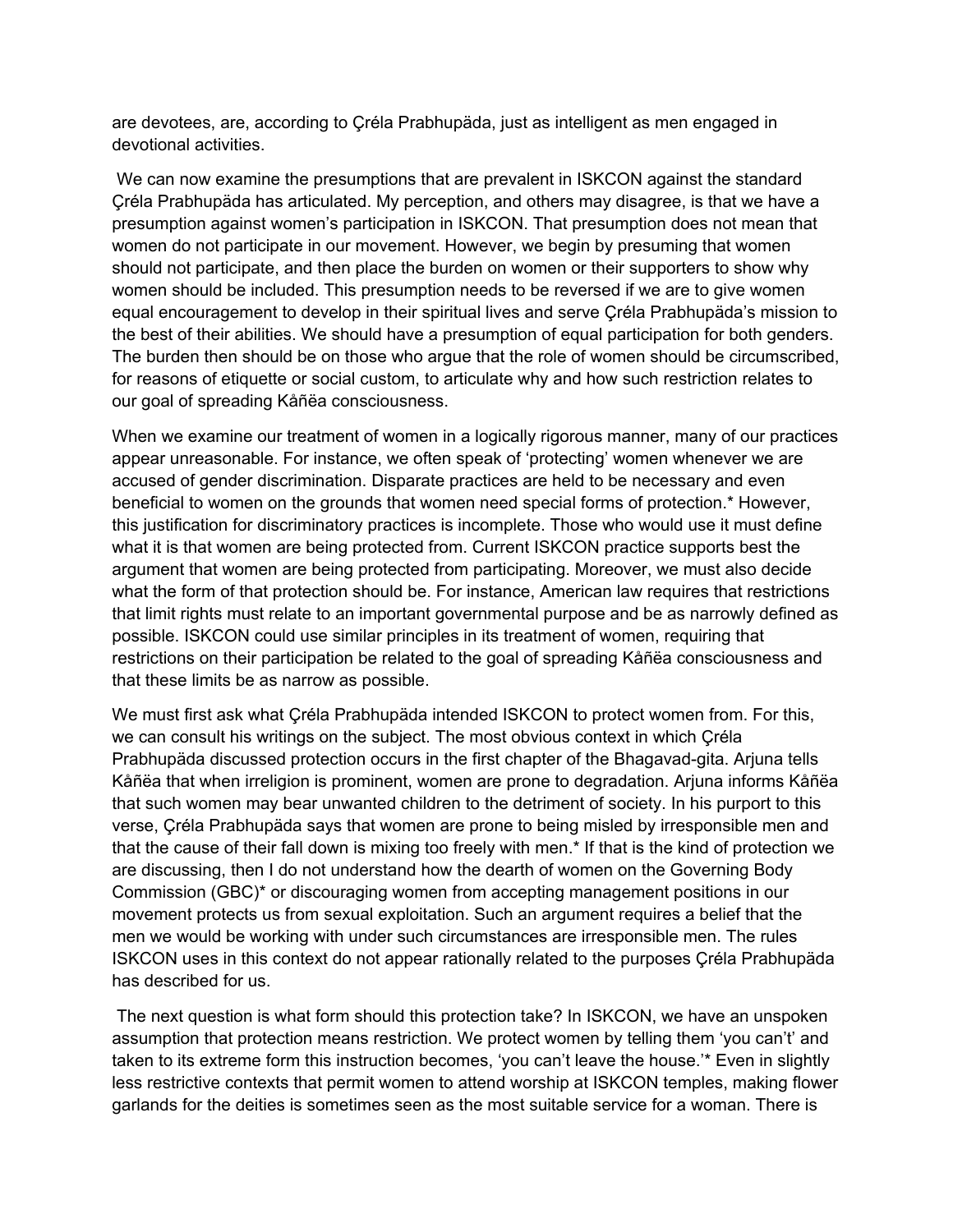some similarity between the protection model currently applied to women in ISKCON and the techniques I use in raising my children. I give my children crayons and colouring books and protect them by instructing them to sit quietly and colour. Women in ISKCON get colourful bundles of carnation blossoms along with tapestry needles and string. We are instructed to sit quietly and make flower garlands. In ISKCON, the current perception seems to be that women are comparable not only to children, but to very young children.

I do not believe that this 'woman as small child' model is the one Çréla Prabhupäda intended. In fact, examination of the histories told by many of his early female disciples reveals that Çréla Prabhupäda himself did not treat women in this way. Their stories reveal that Çréla Prabhupäda protected them in three ways. First, he educated his female disciples about their true identities as spirit souls. Second, Çréla Prabhupäda engaged women in devotional service, a process by which they could attain liberation from death and rebirth, the ultimate protection from worldly suffering and evil. Finally, as Kausalya Devi Dasi detailed in her presentation at the 'Vaisnavis in ISKCON' conference, when limited facilities were available for the devotees' use, Çréla Prabhupäda protected his female disciples by giving them the lion's share of those physical resources.\*

In examining Çréla Prabhupäda's actual behaviour toward his female disciples, it seems fair to conclude that far from comparing women to children who need protection, Çréla Prabhupäda desired a model in which women would be nurtured and supported and above all encouraged to contribute as much as they could to the Kåñëa Conscious Movement, rather than being reviled and restricted. Perhaps we should redirect our efforts towards a model designed to ensure that women are educated, engaged and provided with sufficient physical resources in order to perform their various services effectively within our organisation.

This question of protection through the provision of resources raises the second category of Human Rights, that is, substantive rights. If protection really were our goal, then as an external academic observer of the institution I would expect to see policies directed towards that goal. The Women's Ministry and other members of ISKCON have engaged in significant discussion concerning policies that would be necessary to protect women members of ISKCON. That list is legion, but if we examine protection from sexual exploitation specifically, I would expect to see, among many other things, education about the proper roles of men and women, ashram825 facilities for women and a policy prohibiting sexual harassment. In fact, we have some of these things. We have training manuals for our new members, but they do not often include material on how to respect and protect women. We have ashram facilities. However, we spend more resources on men's training and men's ashrams than we do on comparable programmes for women. The Women's Ministry is drafting a policy on sexual harassment, but without effective support from ISKCON's management, that policy is unlikely to result in meaningful social change. Thus, in spite of our rhetoric about protecting women, an outside observer will find that we give more substantive rights to men than to women.

In ISKCON we find ourselves in the position of telling our women members that they do not need participation rights because we will protect them. But we then fail to provide the resources by which that protection might come about. Human rights analysts will tell you that when you decrease somebody's participation rights without a corresponding increase in their substantive rights, that person will be worse off than they were at the beginning.\* This type of situation is the